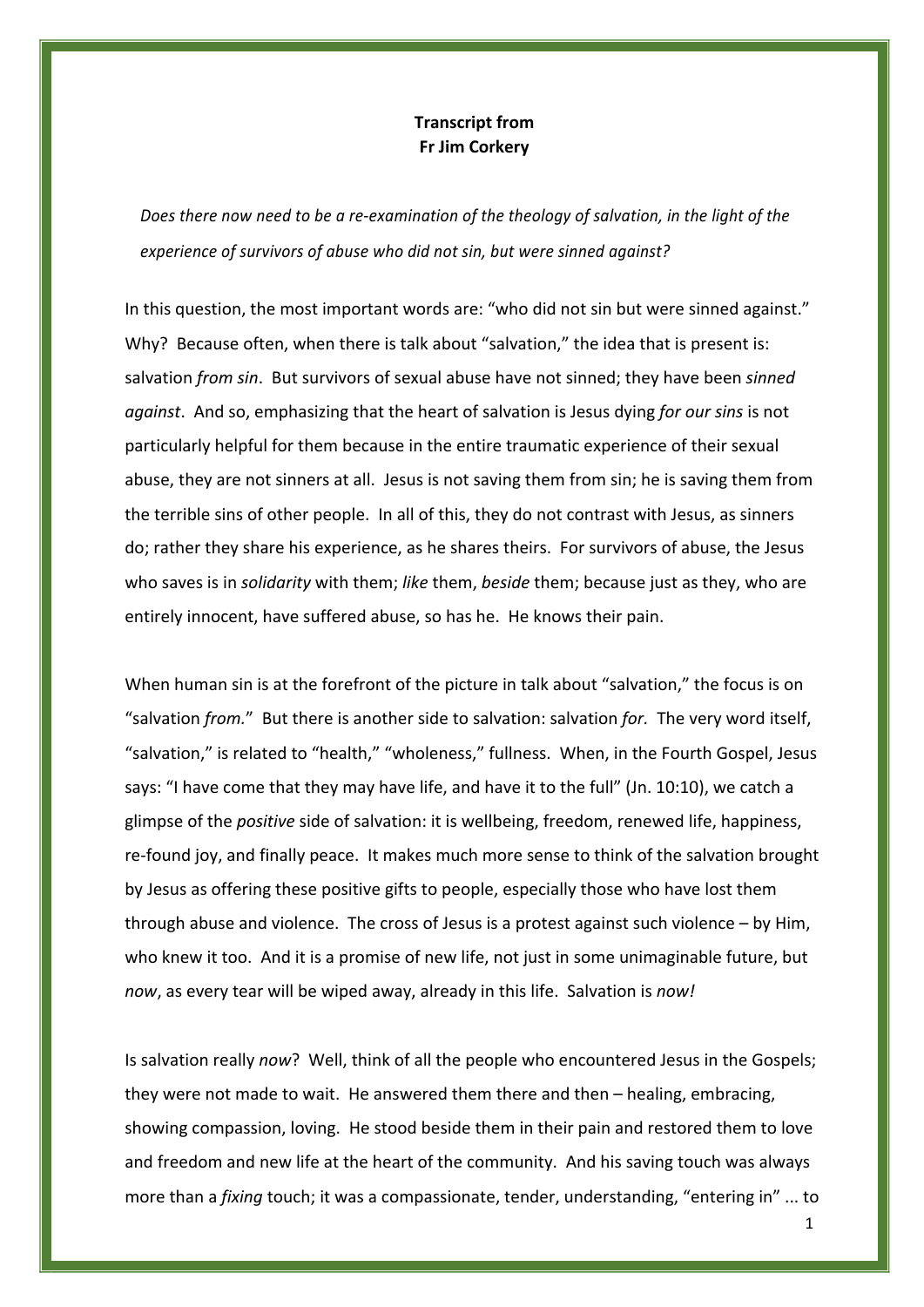all of the difficulties of people, bringing light where darkness had reigned. God becoming human has its *deepest* meaning just here: He becomes like us so that we can become like him: a victim Himself so that we can be victims no more.

People who have been sexually abused by priests and religious have experienced, inside the Church, the very opposite of what they are meant to experience. The Church, the "community of salvation," is the usual place where believers can hope *together* in the God of grace and salvation. In the Church, people are enabled, somehow, to touch "salvation" through the Scriptures, the sacraments, and the kindness and love of fellow believers. That is how it should be in the Church – so that God's salvation can become tangible, at least in a fragmentary way. But what of those who have been abused within the Church – and by figures who are meant to be its most trustworthy representatives? For them, the Church ceases to be a place where salvation is easily experienced and it becomes, instead, a place of the opposite: of darkness, evil, of what might even be called "un-salvation." I am not saying that those abused within the Church lose their "anchor" in the salvation and love that comes from God in Christ. No! But I am saying that this "anchor" becomes, because of their experience, difficult to hold onto *within* the Church. Their experience pushes them to the edge of the life of the Church; it sometimes even pushes them outside of what was once, for them, the "community of salvation".

Jesus, in the salvation that He brings, wants, with particular intensity, to reach with his healing love and tender heart those who have been abused and violated. He wants this because he is aware that survivors have been doubly "robbed": robbed of all that was taken from them through the abuse itself and robbed also of being "anchored" and feeling safe in the community of believers, the community of salvation, because in this community, the Church, "salvation" has *not* been their experience. So He wants them to feel safe once more, loved, healed, welcomed and understood, cherished and protected. All these positive characteristics of salvation confer life. They make women and men whole again. They save people *for* a better life, a life of love with God and others. When the Italian poet, Dante, spoke of his beloved, Beatrice, as his salvation, he knew he had found in her what would make him truly *live*. Salvation is fullness of *life.* And for survivors this has to include life also at the heart of the Church, the community of salvation, where they have been hurt